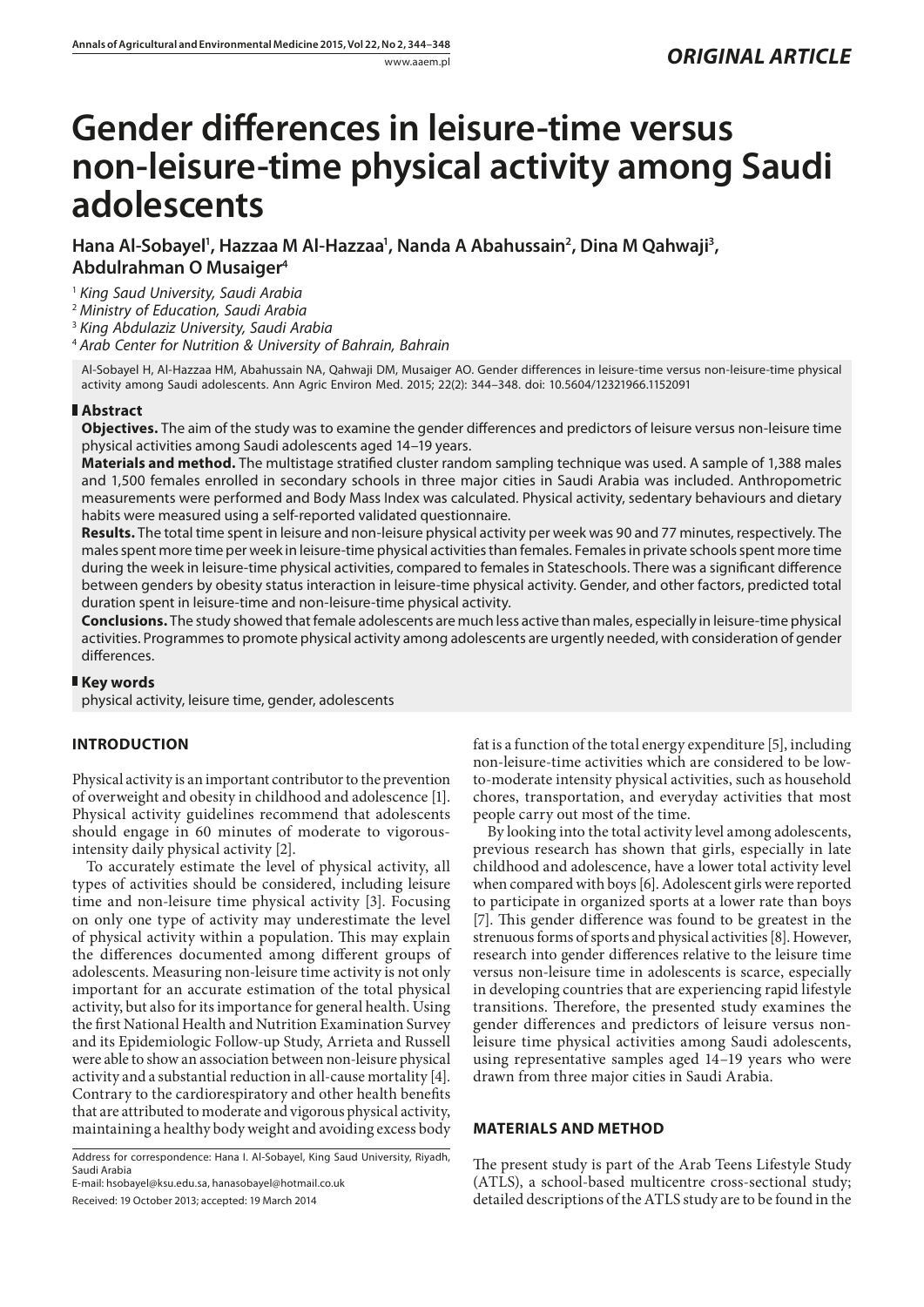Hana Al-Sobayel, Hazzaa M Al-Hazzaa, Nanda A Abahussain, Dina M Qahwaji, Abdulrahman O Musaiger . Gender differences in leisure-time versus non-leisure-time …

literature [9]. The research sample was drawn from adolescent males and females enrolled in secondary schools in three major cities in Saudi Arabia: Riyadh, Jeddah, and Al-Khobar, which are located in the central, western, and eastern parts of Saudi Arabia, respectively. A multistage, stratified, cluster random sampling technique was used to select the sample. At the first stage, a systematic random-sampling procedure was used to select the schools. The schools were stratified into boys' and girls' secondary schools, with further stratification into State and private schools. The selection of the private and State schools was proportional to the population size. Four schools (two each from the boys' and girls' schools) were selected from each of the four geographic areas (east, north, south, and west). At the second stage, classes were selected in each grade (level) using a simple random-sampling design. In this way, one class was randomly selected in each of the three grades (grades 10, 11, and 12) in each secondary school. Thus, there was a total selection of at least 24 classes in each city (12 each from the boys' and girls' schools). All students in the selected classes who were free of any physical health problems, were invited to participate in the study. The data were collected during October and November of the school year 2009–2010.

The study protocol and procedures were approved by the Research Centre at the King Saud University, as well as by the General Directorate of School Education in each of the respective cities. In addition, the schools' approval and students' consent for conducting the survey were all obtained. The total sample size included in the presented study consisted of 2,888 adolescents – 1,388 males and 1,500 females, aged between 14 – 19 years.

Anthropometric measurements included body weight, height, and waist circumference (WC), and were performed in the morning by a trained researcher according to written, standardized procedures. Body weight was measured to the nearest 100 g using calibrated portable scales, with minimal clothing and without shoes. Height was measured to the nearest centimeter using a calibrated measuring rod while the subject was in a full standing position, without shoes. Body mass index (BMI) was calculated as the ratio of weight in kilograms by the height squared in meters. The International Obesity Task Force (IOTF) age and gender specific BMI cutoff reference standards were used to identify overweight and obese adolescents between the ages of 14 and 17 years [10]. For participants aged 18 years and over, the adults' cut-off points of 25–29.9 kg/m<sup>2</sup> for overweight and 30 kg/m<sup>2</sup> and higher for obesity were used. WC was measured horizontally to the nearest 0.1 cm using a non-stretchable measuring tape at the level of the umbilicus, and at the end of a gentle exhalation.

**Assessment of physical activity.** A self-reported questionnaire was used to assess the levels of physical activity of the young participants.The adolescents completed the questionnaire in their classrooms under the supervision of the research assistants and in the presence of their teacher. In order to ensure accurate and consistent measurements throughout this multicentre project, a standardized measurement protocol was employed in all the participating datacollection centres. The questionnaire was previously shown to have a high reliability (ICC=0.85; 95% CI=0.70–0.93) and acceptable validity (r=0.37, *p* < 0.001) [11] against pedometer measurements. The questionnaire used in the ATLS study collected information on the frequency, duration and intensity of a variety of light, moderate and vigorous-intensity physical activities during a typical week. The physical-activity questionnaire covered such domains as transport, household, fitness and individual, and team sports activities. All types of physical activity were classified into either leisure-time or non-leisure-time physical activities. Leisure-time physical activities included jogging, bicycling, swimming, martial art sports, weight training, and sport-related activities such as soccer, basketball, volleyball, handball, and tennis. Nonleisure-time physical activities included walking (including to and from school), stair stepping (at home, at school, at malls, etc.), and all types of household physical activities, such as dishwashing, mopping floors, cooking, ironing, vacuuming, car washing, and gardening. The total time in minutes spent at all leisure and non-leisure physical activity was recorded.

**Assessment of sedentary behaviours and dietary habits.**  Along with the physical activity questionnaire, the participants were asked to provide the average number of daily hours spent on sedentary activities, including time spent watching television (TV), playing video games, computer and Internet use, as well as dietary habits. Dietary habit items included those related to how many times in a typical week the participants consumed breakfast, sugarsweetened drinks, including soft drinks, vegetables (cooked and uncooked), fruit, milk and dairy products, doughnuts and cake, sweets and chocolate, energy drinks, and fast food. The students had a choice of answers, ranging from zero intake (never) to a maximum intake of seven days per week (every day).

**Statistical analysis.** Data was checked and entered into a computer using standardized entry codes written on an SPSS (SPSS Inc., Chicago, IL) data file. The data was also checked for outliers and incorrect entries. To avoid overreporting, the physical activity scores were cleaned and truncated at reasonable and realistic levels. Data was then analyzed using the SPSS, version 15. The descriptive statistics were presented as means, standard deviations (or standard error) and proportions. Because the physical activity data was not normally distributed, non-parametric tests were used to analyze the physical activity data, or the data was log-transformed before performing parametric statistical analyses. Differences in anthropometric measurements between males and females were tested using an independentsample t-test. The Mann-Whitney test was used to test the gender differences in leisure and non-leisure physical activities. In addition, multiple regression analyses, with stepwise procedures, were performed to predict the total duration (minutes/week) spent in either leisure or non-leisure physical activities as a function of age, gender, BMI, waist to height ratio (WtHR), television viewing time, computer games/internet use, and intakes of breakfast, milk, fruit, vegetables, and fast food. The level of significance was set at a *p* value of 0.05, or less.

## **RESULTS**

Table 1 presents the anthropometric characteristics of the participants stratified by gender and type of activity. The females were slightly younger than the males. The males were taller, heavier, and had significantly higher mean BMI values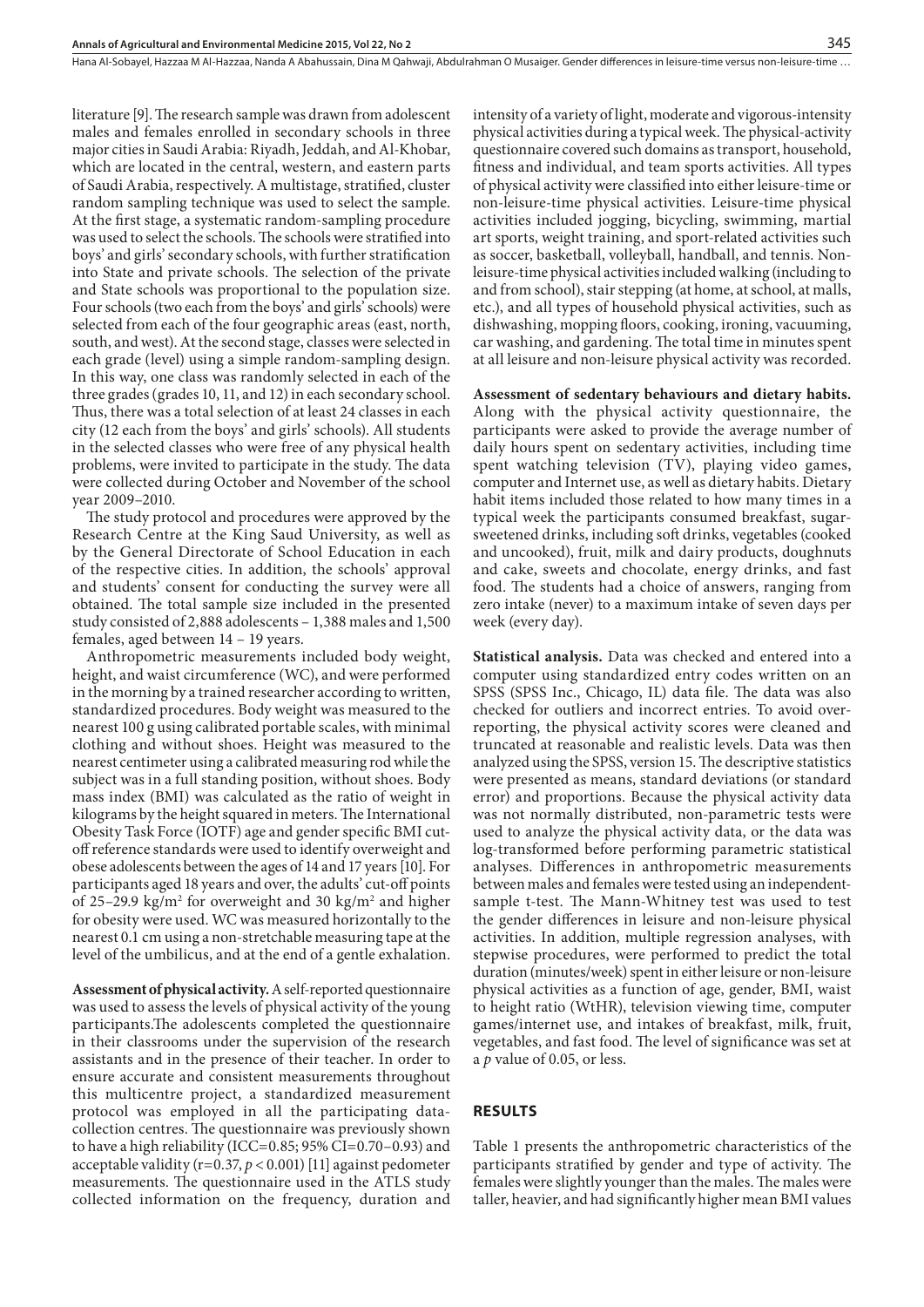Hana Al-Sobayel, Hazzaa M Al-Hazzaa, Nanda A Abahussain, Dina M Qahwaji, Abdulrahman O Musaiger . Gender differences in leisure-time versus non-leisure-time …

| Variable                                          | Male             | Female            | <i>p</i> -value |  |
|---------------------------------------------------|------------------|-------------------|-----------------|--|
| No. of subjects                                   | 1388             | 1500              |                 |  |
| Age (years)                                       | $16.7 + 0.03$    | $16.5 + 0.03$     | < 0.001         |  |
| Weight (kg)                                       | $69.9 + 0.55$    | $57.9 + 0.40$     | < 0.001         |  |
| Height (cm)                                       | $168.3 + 0.19$   | $156.6 \pm 0.15$  | < 0.001         |  |
| $BMl$ (kg/m <sup>2</sup> )                        | $24.6 + 0.18$    | $23.6 \pm 0.16$   | < 0.001         |  |
| Leisure-time physical activity (min/week)         | $359.5 \pm 10.3$ | $101.3 + 4.5$     | < 0.001         |  |
| Non-leisure-time physical activity (min/<br>week) | $139.1 + 4.3$    | $145.0 \pm 0.4.9$ | 0.444           |  |

**Table 1.** Descriptive characteristics of participants

Data are means and standard errors. PA = Physical activity. Leisure and non-leisure PA data tested using Mann-Whitney tests. Anthropometric data tested using independent sample t-tests

than the females. The median values of the whole sample in leisure and non-leisure physical activities were 90.0 and 77.0 minutes per week, respectively. The males, however, spent more time per week in leisure-time physical activities than the females. There was no significant difference between males and females in the amount of time they spent in nonleisure-time physical activities.

Table 2 shows the time in minutes spent per week in different types of physical activities relative to gender and type of school, whether State or private. A two-way ANCOVA test, controlling for the effects of age, showed no significant effect of gender or school type on leisure-time physical activity, but significant gender by school type interaction (p=0.003). Females in private schools spent more time during the week in leisure-time physical activities when compared to females in State schools. As for non-leisure-time physical activity, the effects of age, gender, school type, and gender by school type interaction were not significant. Figure 1 presents the total time in minutes spent per week in all physical activity by males and females, relative to age. Twoway analysis of variance resulted in significant effects of age  $(p=0.011)$  and gender  $(p<0.001)$ , but not age by gender interaction (p=0.108).

**Table 2.** Total time in leisure-time (LTPA) and non-leisure-time (N-LTPA) physical activity in minutes per week among Saudi adolescents relative to gender and school type ( $N = 2888$ )

| Variable                | Male    |         |         | Female |         |        |  |
|-------------------------|---------|---------|---------|--------|---------|--------|--|
|                         | Public  | Private | All     | Public | Private | All    |  |
| Leisure-time physical   | 363.7   | 347.9   | 359.6   | 85.5   | 141.7   | 101.3  |  |
| activity                | ± 12.3  | ± 18.1  | $+10.3$ | $+4.6$ | $+10.6$ | ± 4.5  |  |
| Non-leisure-time        | 143.6   | 126.6   | 139.1   | 152.0  | 127.2   | 145.0  |  |
| physical activity       | $+5.2$  | $+7.9$  | $+4.35$ | $+6.1$ | $+8.2$  | ± 5.0  |  |
| Total physical activity | 507.3   | 474.4   | 498.7   | 237.5  | 268.8   | 246.3  |  |
|                         | $+15.0$ | $+22.0$ | $+12.5$ | $+8.3$ | ± 15.2  | $+7.3$ |  |

Data are means and standard errors.

Two-way ANCOVA tests controlling for the effect of age: *p*< 0.001 for the effect of age, 0.095 for the effect of gender, 0.722 for the effect of school type, and 0.003 for the gender by school type interaction in LTPA and *p*< 0.727 for the effect of age, 0.438 for the effect of gender, 0.115 for the effect of school type, and 0.597 for the gender by school type interaction in N-LTPA

The total time in minutes spent per week in leisure-time and non-leisure-time physical activities relative to gender and obesity status are shown in Table 3. There is a significant (p<0.05) gender difference by obesity status interaction in leisure-time physical activity. Males who are obese spent less time in leisure-time physical activity per week than nonobese males, whereas obese females spent more time than non-obese females per week in leisure-time physical activity.



**Figure 1.** Total physical activity duration (minutes/week) spent by Saudi males and females relative to age. Two-way ANOVA results: *p* values for age = 0.011, gender  $= 0.000$  and age by gender interaction  $= 0.108$ 

**Table 3.** Total time in leisure-time (LTPA) and non-leisure-time (N-LTPA) physical activity in minutes per week among Saudi adolescents relative to gender and obesity status

| <b>Obesity Status</b> | Gender | N<br>(2881) | Leisure-time<br>physical activity | Non-leisure-time<br>physical activity |  |
|-----------------------|--------|-------------|-----------------------------------|---------------------------------------|--|
|                       | Male   | 602         | $330.5 \pm 14.7$                  | $139.2 + 6.5$                         |  |
| Obese                 | Female | 521         | $104.6 \pm 7.9$<br>$152.7 + 8.1$  |                                       |  |
|                       | All    | 1123        | $225.7 + 9.3$                     | $145.5 + 5.1$                         |  |
| Non-obese             | Male   | 782         | $382.2 + 14.3$                    | $139.3 + 5.9$                         |  |
|                       | Female | 976         | $99.8 + 5.5$                      | $141.2 + 6.2$                         |  |
|                       | All    | 1758        | $225.4 + 7.8$                     | $140.4 + 4.4$                         |  |

Data are means and standard errors.

Two-way ANCOVA tests controlling for the effect of age: *p* = 0.001 for the effect of age, 0.070 for the effect of gender, 0.560 for the effect of obesity status, and 0.010 for gender by obesity status interaction in LTPA and *p* = 0.585 for the effect of age, 0.392 for the effect of gender, 0.503 for the effect of obesity status, and 0.396 for the gender by obesity status interaction in N-LTPA

**Table 4.** Results of multiple regression analyses for prediction of leisuretime and non-leisure-time physical activity in minutes per week among Saudi adolescents

| Dependent<br>variable                 | Predictor<br>variables | Standardized<br>Coefficient<br>(Beta) | p-value | R     | R <sub>2</sub> |
|---------------------------------------|------------------------|---------------------------------------|---------|-------|----------------|
| Leisure-time<br>physical activity     | Gender                 | $-0.370$                              | < 0.001 |       | 0.212          |
|                                       | Fruit intake           | 0.167                                 | < 0.001 |       |                |
|                                       | Fast foods intake      | 0.080                                 | < 0.001 |       |                |
|                                       | Milk intake            | 0.071                                 | < 0.001 | 0.461 |                |
|                                       | WC                     | $-0.052$                              | 0.002   |       |                |
|                                       | Sleeping hours         | $-0.055$                              | 0.001   |       |                |
|                                       | Age                    | $-0.050$                              | 0.003   |       |                |
| Non-leisure-time<br>physical activity | Vegetables             | 0.088                                 | < 0.001 |       | 0.041          |
|                                       | Milk intake            | 0.083                                 | < 0.001 |       |                |
|                                       | Computer use           | $-0.079$                              | < 0.001 |       |                |
|                                       | Gender                 | 0.060                                 | 0.002   | 0.203 |                |
|                                       | Fruit intake           |                                       | 0.006   |       |                |
|                                       | Sleeping hours         | $-0.037$                              | 0.049   |       |                |

WC – waist circumference

There was no significant effect of age, gender, obesity status, and gender by obesity status interaction on non-leisure-time physical activity.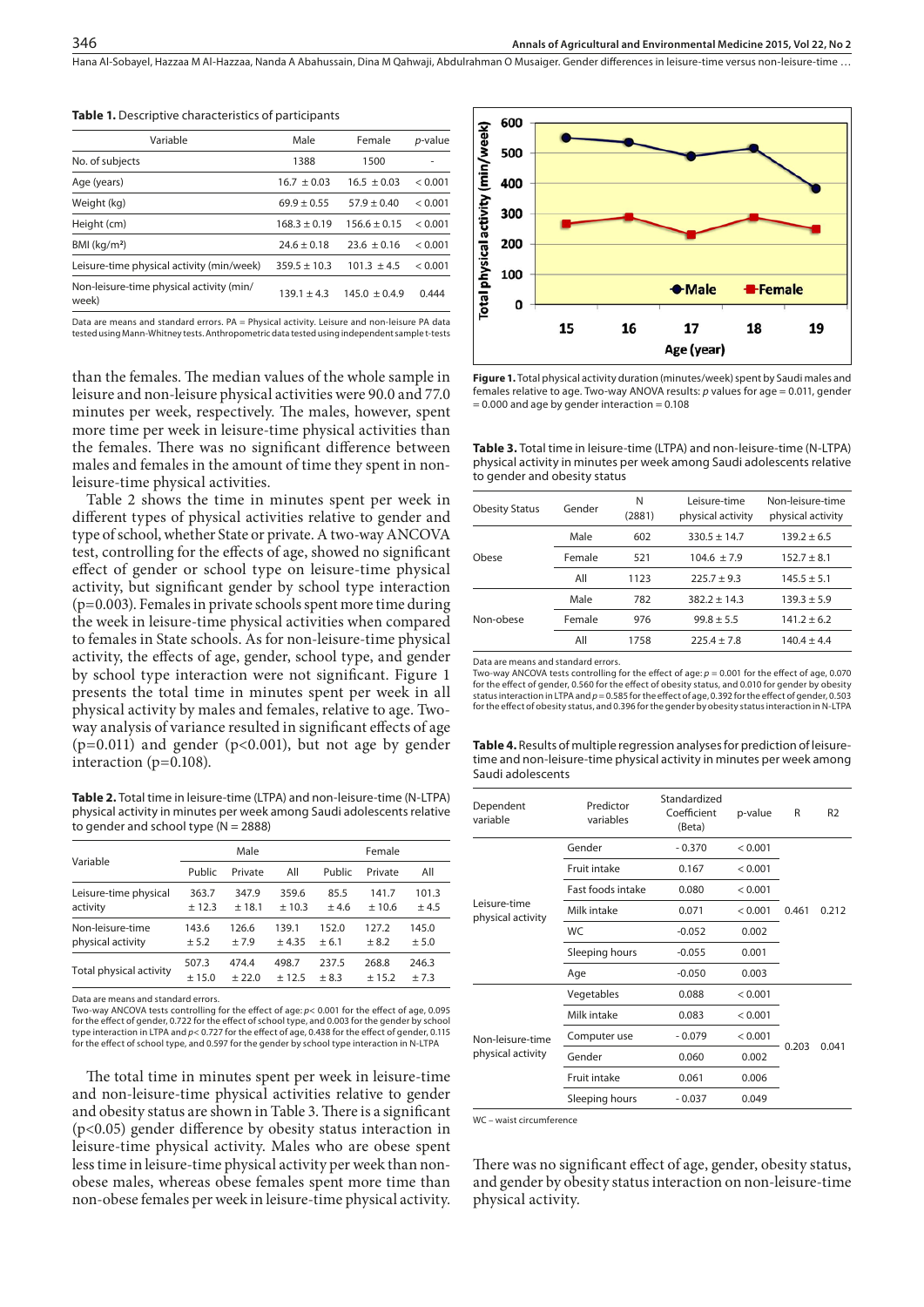The results of the multiple regression analyses for the prediction of the total duration of leisure-time and nonleisure-time physical activity are shown in Table 4. For predicting the total duration spent in leisure-time physical activity, the significant independent predictors were gender, intake of fruit, fast food, and milk, waist circumference, sleeping hours, and age (R=0.461, R**<sup>2</sup>** =0.212). For non-leisuretime physical activity, the significant independent predictors were the intake of vegetables, milk and fruit, computer use, gender, and sleeping hours (R=0.203, R**<sup>2</sup>** =0.041).

#### **DISCUSSION**

The presented study reports on the gender differences in the prevalence of leisure and non-leisure time physical activities among Saudi adolescents aged 14–19 years from three major cities in Saudi Arabia. Judging from the total time spent in leisure and non-leisure physical activity, female adolescents showed much lower mean levels of activity when compared with males. These findings corroborated earlier research indicating a low overall level of physical activity among adult Saudi females [12]. The findings of the presented study are in agreement with those of previous studies on adult and adolescent populations from both developed and developing countries, which showed that males were more active than females in leisure-time physical activities [6, 7, 8]. However, when non-leisure time physical activities (household, transportation, occupational) were considered, no gender differences were observed [13]. Such findings were also observed in the current research and this can possibly be explained by the higher level of household physical activities among females in many developing countries.

It is noteworthy that the physical activity levels of Arab females, irrespective of the region, have generally been reported to be much lower than those of males [e. g. 14]. This could be due to the fact that, for cultural reasons, females generally have limited opportunities when compared with males to engage in physical activity, both inside and outside school. In Saudi Arabia, many variables can influence youth inactivity. A factor that may contribute to reduced nonleisure-time physical activity includes more reliance on cars rather than walking for short-distance travel, including trips to and from school [15]. Elsewhere, research indicated that actively commuting to school can significantly increase children's physical activity levels and boost their energy expenditure [16]. In addition, female schools in Saudi Arabia do not offer physical education classes, except in private schools, who also provide a limited choice of sport activities. In the presented study, females from private schools spent more time in leisure-time physical activities when compared with females attending State schools. This is because some physical education classes are offered in private schools, whereas none are provided in State schools. Considering the nature of the Saudi culture, females may have less opportunities exercising in public. In addition, the absence of a State transport system may reduce the chances for females to gain access to exercise or recreational facilities that may be a long distance away. Also, due to cultural beliefs, some families may not encourage females to take part in physical activity [17].

A recent review examined culturally specific issues for Saudi women, and the implications for secondary prevention of cardiovascular disease stated that there are differences between Saudi women and men in the epidemiology and risk factors associated with smoking, obesity, and physical inactivity (the main risks) [18]. The findings of the current study indicate that within the physical activity domains, nonleisure time physical activity among females accounted for a much higher proportion (58.9%) of the total activity than that in males (27.9%). Research on adult Saudi females showed that this difference persists in adulthood [19]. These findings have important implications when designing physical activity promotional programmes for combating non-communicable disease in this region.

Socio-demographic factors, including gender, have been shown to be related to sedentary behaviour more than to physical activity. For example, Brodersen and colleagues [20] showed that boys and girls differ in their behaviours; in boys, none of the socio-demographic factors were associated with physical activity in the multivariate analyses, whereas sedentary behaviours were positively related to age, non-White ethnicity, and studying in a less affluent school. Analyses of girls showed that sedentary behaviours were greater in non-white students from less affluent schools who lived in more deprived areas [20]. Previous research has also indicated that boys were more likely than girls to have physically active friends [8]. Indeed, in the presented study, boys were more likely to exercise with friends, whereas the majority of girls were exercising alone or with relatives.

Several variables have been identified in this study as significant independent predictors of the total duration of both leisure-time and non-leisure-time physical activities, including gender, and several health behaviours (i.e. fruit, milk and vegetable intake, and sleeping hours). Female gender was significantly negatively associated with time spent in leisuretime physical activity. The total physical activity in children and adolescents has been shown to be positively correlated with healthy dietary habits, such as fruit, vegetable, and milk consumption [e.g. 21]. Several other correlations in relation to physical activity have been identified in other populations. A recent study explored multilevel predictors (individual, family, home, and neighbuorhood environment) of moderateto-vigorous physical activity (MVPA) among 116 African American adolescents aged 12–16). This study found that a decreased daily MVPA was associated with female gender, while the family social support and adolescent self-efficacy for physical activity were positively associated with daily MVPA [22]. By looking at one mode of non-leisure-time physical activity – transportation, a study has shown that the great majority of adolescents do not use active modes of transportation to work or school, and that the use of active modes of transportation was more common among the non-overweight and the physically active [23]. Other variables were identified as being predictors of adolescent physical activity, including gender, family income, maternal education, birth order, and reported physical activity at four years [24].

In comparison to the results of the presented study, agreement was found in some of the predictors of physical activity, such as gender, dietary habits, and obesity. However, other factors, such as family support, environmental factors, or socio-economic factors, were not assessed in the current study. One may anticipate that in Saudi Arabia similar factors may predict leisure and non-leisure physical activities, in addition to factors that are specific to this population, such